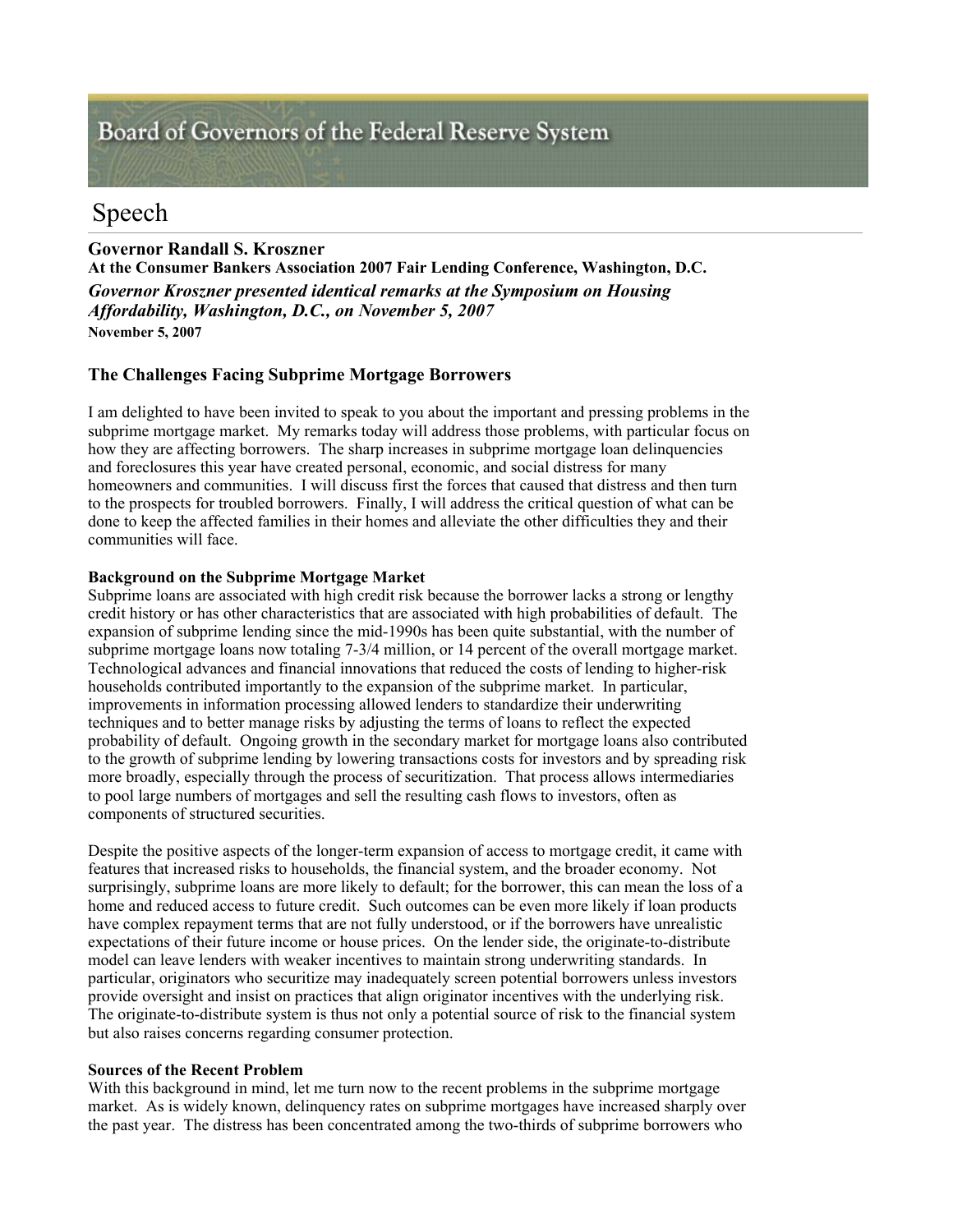have variable-rate mortgages; more than 17 percent of those mortgages are in serious delinquency, about a tripling of the share since mid-2005.<sup>1</sup> Near-prime loans are showing a rise in serious delinquencies as well, although it is much smaller than for subprime. Serious delinquencies encompass foreclosures, and those are also up sharply--lenders initiated foreclosure proceedings for an average of 320,000 mortgage loans per quarter in the first half of this year, up from 240,000 loans per quarter over the preceding two years.<sup>2</sup> This increase in foreclosures has been largely associated with subprime mortgages.

Many factors contributed to the sharp increases in subprime delinquencies and foreclosures, both separately and in combination. First, the unemployment rate in an area can significantly undermine the ability of people in that area to repay their mortgages. States in the Midwest hit hardest by job cuts in the auto industry, such as Michigan and Ohio, are among the states with the highest rates of new foreclosures.

A second key factor has been the slowing of house prices: One national index, which rose at close to a double-digit pace from 2000 through 2005, has slowed to show only small gains for the past several quarters, and some areas are seeing outright price declines. By damping the growth of home equity, sluggish house-price appreciation makes it harder for homeowners struggling with payments to obtain better terms through refinancing or to withdraw accumulated equity to finance their obligations. In addition, borrowers with mortgages "under water"--that is, the house is worth less than the mortgage balance--may be tempted to walk away from their loans. That outcome may be particularly likely for those who purchased properties purely for investment purposes; indeed, the Mortgage Bankers Association has found that a disproportionate share of serious delinquencies are associated with non-owner-occupied properties in some of the states that have seen the largest increases in delinquencies.

A third factor that contributed to the sharp rise in payment problems among subprime mortgages appears to have been a loosening of underwriting standards for such mortgages in late 2005 and 2006. Investors, having seen several years in which mortgages showed extremely strong performance, apparently did not demand sufficient information from sellers of mortgages and related products during this later period.<sup>3</sup> As I already noted, inadequate monitoring can leave originators with weak incentives to maintain strong underwriting standards under the originate-todistribute model.

Many subprime originators, for example, engaged in so-called risk-layering--in which they made loans to borrowers not only with weak or short credit histories but also with other risk factors. More than one-third of subprime mortgages originated in the second half of 2005 and 2006, for instance, carried a second lien, up from an average of only about 10 percent over the preceding three years. $\frac{4}{3}$ The greater prevalence of such "piggyback loans" contributed to higher initial cumulative loan-tovalue ratios. In addition, the share of subprime mortgages with full documentation fell to about 60 percent in late 2005 and 2006 from about 70 percent over the preceding three years. Another underwriting practice in the subprime mortgage market that can add to risk is the failure to escrow taxes and insurance, which can result in payment shock to the borrower if the borrower did not fully anticipate the costs of taxes and insurances on the property.

These and other shifts in underwriting standards, coupled with slowing house price appreciation or even depreciation, are the most likely explanation for the pronounced rise we have seen in defaults occurring within a few months of origination--before most borrowers would have experienced significant changes in their payment obligations or in their financial situations.

Finally, another factor that could affect subprime delinquencies is the substantial payment increase often experienced at the first interest rate reset. For the most common type of subprime variablerate loan, the so-called "2/28" loan, this reset occurs after two years, before which payments are typically based on a fixed below-market rate. In early 2007, the typical subprime mortgage experiencing a first reset had its rate increase from 7 percent to 9-1/2 percent, producing an increase of 25 percent to 30 percent in the monthly payment. This increase translates into an additional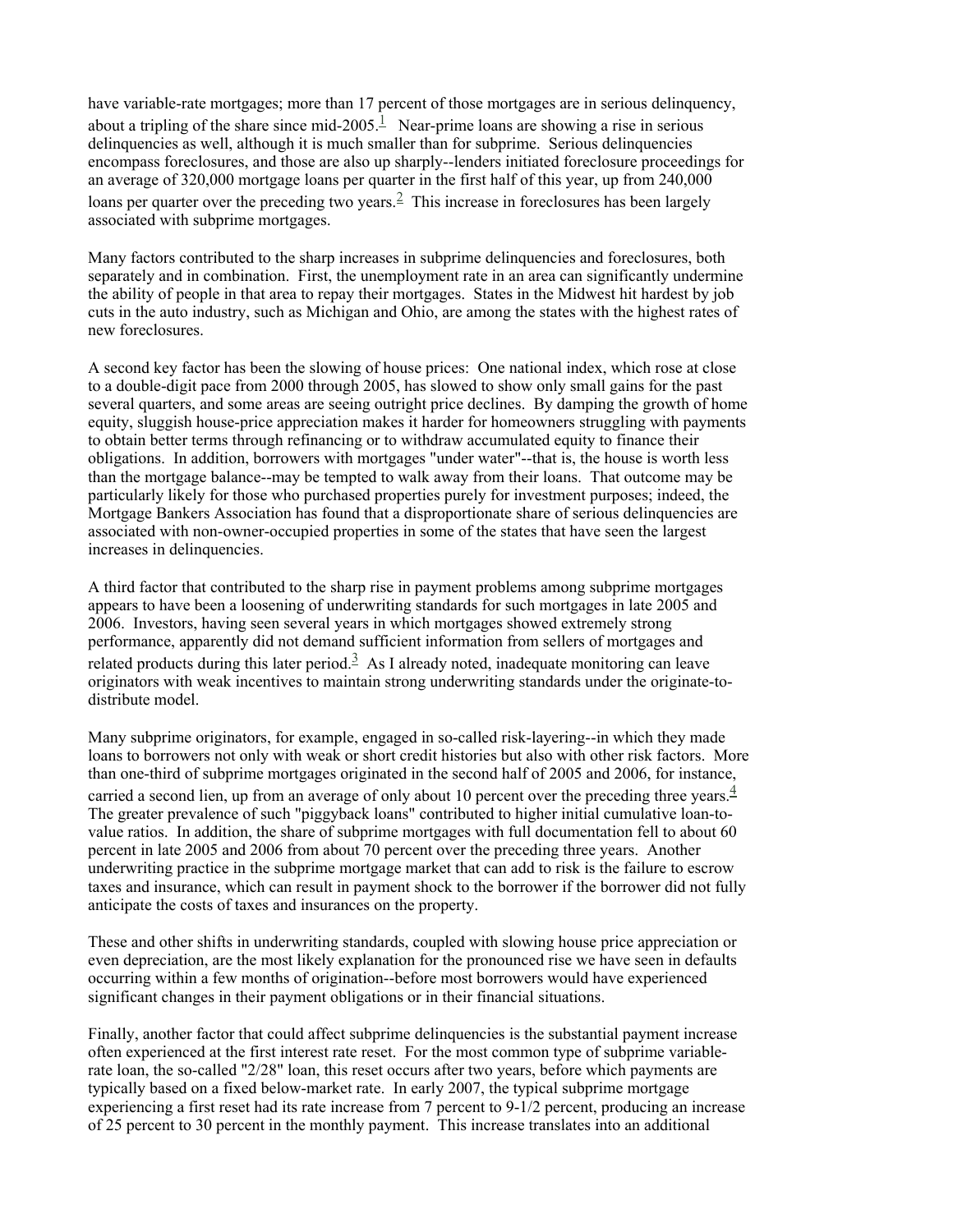monthly debt obligation of \$350 per month for the average subprime variable-rate mortgage.

In the past, many subprime borrowers have avoided such payment increases by refinancing; for example, about two-thirds of subprime 2/28s originated in 2003 and 2004 were terminated through a refinancing or home sale by the time of the first scheduled reset. Prepayments on subprime variable-rate loans originated in late 2005 and 2006, however, have occurred at a slower pace, likely in part because the combination of sluggish house price appreciation and high initial cumulative loan-to-value ratios has left some borrowers with too little equity to qualify for new loans.

#### **Prospects for Subprime Borrowers**

Looking ahead, two considerations suggest that conditions for subprime borrowers have the potential to get worse before they get better. First, all indications are that housing activity is continuing to weaken. Incoming data in recent weeks show that sales and new residential construction have declined further. In such an environment, house prices in the aggregate are likely to remain sluggish for some time. Second, the bulk of resets is yet to come: On average, in each quarter from now until the end of next year, monthly payments for more than 400,000 subprime mortgages are scheduled to undergo their first interest rate reset. That number is up from roughly 200,000 per quarter during the first half of 2007. Delinquencies and foreclosures are therefore likely to continue to rise for a number of quarters.

Many of the borrowers facing resets will still have solid payment records and enough home equity to refinance. But others will face challenges from not only low levels of home equity but also from considerably tighter credit conditions. The Federal Reserve's recent surveys of senior loan officers at banks have showed a significant tightening of standards on subprime loans. In addition, many lenders that dealt only in subprime loans have gone out of business, and other large lenders have cancelled some subprime lending programs. The issuance of new securitized pools of subprime loans has dwindled in the past couple of months, and judging from the few deals that are being placed, spreads are extremely wide. The supply of funds for subprime loans is likely to remain low for some time as investors gather information and reevaluate the risks.

#### **Helping Borrowers and Mitigating Losses**

These circumstances call for a high degree of collaboration and innovation to identify solutions that can keep borrowers confronting foreclosure in their homes. The loss of a home to foreclosure is distressing to families and communities and can cause significant financial and social difficulties. We should also pay particular attention to communities that may face more challenges than others, such as African-American families, who, according to data collected under the Home Mortgage Disclosure Act, account for a disproportionate share of higher-price (and thus more likely to be subprime) loans. $\frac{5}{5}$ 

It is imperative that we work together as a financial services community to look for ways to help borrowers address their mortgage challenges, particularly those who may have fewer alternatives, such as lower-income families. Toward this end, the Federal Reserve's Community Affairs Offices have been convening lenders, community leaders, and government officials around the country over the past two years to help identify strategies to provide resources to assist borrowers confronting foreclosure. Most recently, the Federal Reserve Bank of Chicago sponsored symposiums in Chicago, Indianapolis, and Detroit to discuss factors contributing to increasing foreclosure rates and to highlight innovative intervention programs. Another meeting will be held in Waukesha, Wisconsin, in December.

In addition, the Federal Reserve and other banking supervisory agencies have issued statements in recent months urging both lenders and servicers to look for ways to work with borrowers having difficulty in meeting their mortgage loan obligations.  $6$  These statements note that prudent workout arrangements that are consistent with safe and sound lending practices are generally in the long-term interests of both the financial institution and the borrower. The September statement identifies prudent strategies for loss mitigation for servicers, including loan modifications, deferral of payments, extension of loan maturities, capitalization of delinquent amounts, and conversion of adjustable-rate mortgages into fixed-rate mortgages or fully indexed, fully amortizing adjustable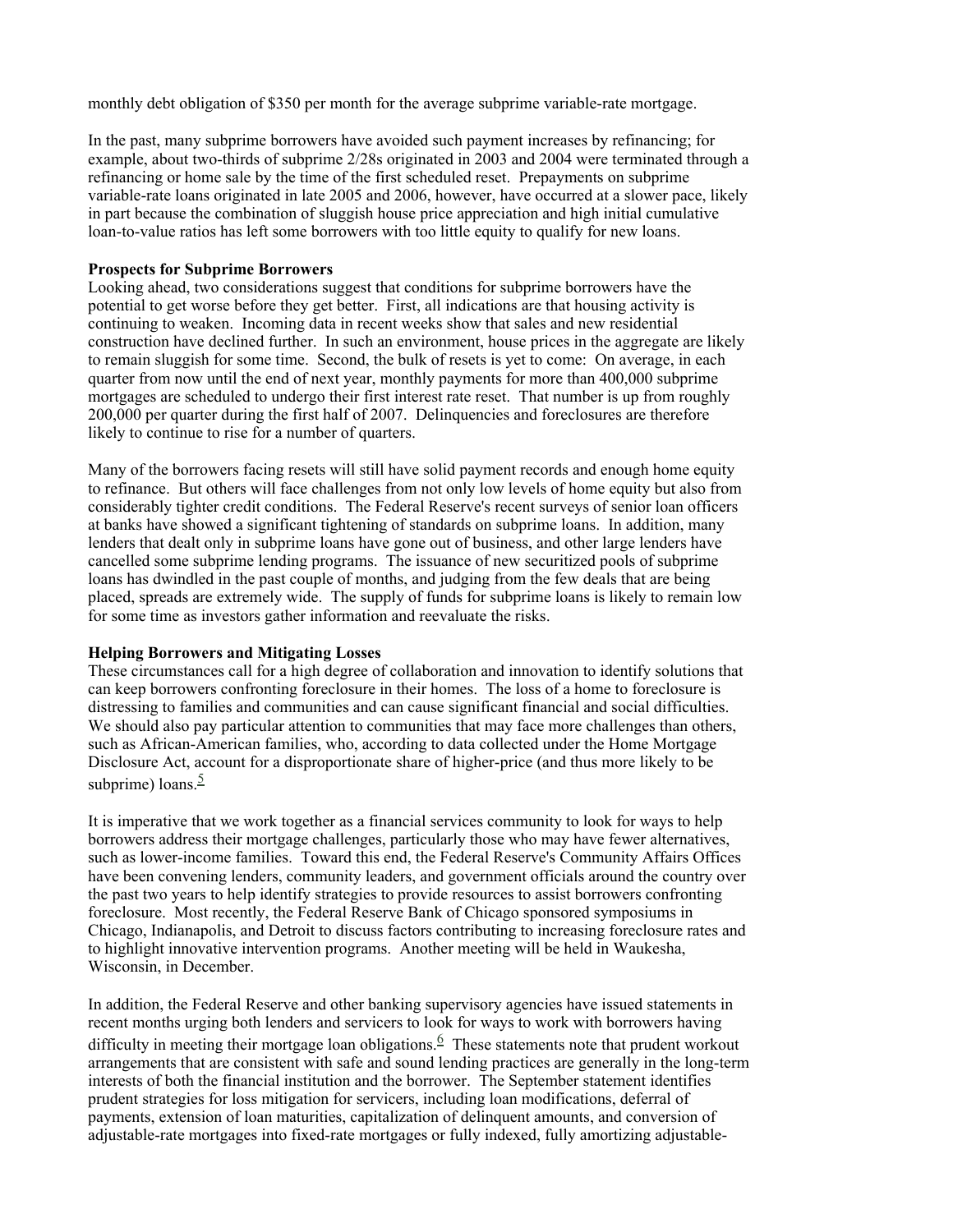rate mortgages.

Lenders and servicers generally would want to work with borrowers to avoid foreclosure, which, according to industry estimates, can lead to a loss of as much as 40 percent to 50 percent of the unpaid mortgage balance. Loss mitigation techniques that preserve homeownership are typically less costly than foreclosure, particularly when applied before default. Borrowers who have been current in their payments but could default after reset may be able to work with their lender or servicer to adjust their payments or otherwise change their loans to make them more manageable.

Comprehensive data about how many loan workouts and modifications have actually occurred are not available, but some reports suggest that the numbers may be limited thus far. One possible contributing factor is that many borrowers are not seeking help or advice from their lenders because they believe that lenders cannot or are not willing to help them. Industry and consumer advocates who testified at our hearings on the home equity lending market last year told us that the greatest barrier to working with troubled borrowers is in simply making contact with them. These witnesses told us that lenders can reach troubled borrowers through trusted community advocates and that partnerships between community groups and lenders can reduce the number of homes lost to foreclosure. In addition, the analysis necessary to identify the best sustainable workout solutions that take into account the specific circumstances of individual borrowers can require a great deal of time and resources. Trusted counselors can also help here.

One national nonprofit organization, NeighborWorks America (NeighborWorks), is making important strides in helping facilitate loan workouts and modifications.<sup>7</sup> As a member of the board of NeighborWorks, I have the privilege of seeing firsthand how this organization has mobilized its national network of affiliates and partners to respond to the threat of foreclosures in various communities throughout the country. Through its Center for Foreclosure Solutions, NeighborWorks has partnered with mortgage and insurance companies to help train and develop foreclosure counselors, conduct outreach to borrowers in trouble, and promote research to help inform strategic solutions for families and communities. A primary tool of the center is a hotline--1-888-995-HOPE (4673)--that borrowers in financial distress can contact any time--twenty-four hours a day, seven days a week--to seek assistance from a mortgage counselor.

So far this year, the hotline has received more than 100,000 calls, with more than half of those calls received in the third quarter alone. As more subprime ARMs reset over the course of coming quarters, services aimed at preventing foreclosures will continue to be strained, and all stakeholders will need to be innovative in identifying strategies to help preserve sustainable homeownership.

A recent collaborative initiative that may help to alleviate some of the resource challenge is the Hope Now alliance. This collaboration among counselors, servicers, investors, and other mortgage market participants aims to increase outreach efforts to contact at-risk borrowers through a national direct-mail campaign, encouraging them to either call their lender or a credit counselor. The alliance will work to expand the capacity of an existing national network to counsel, refer, and connect borrowers to servicers. Participating servicers have agreed to work toward cross-industry technology solutions to more effectively link servicers and counselors to better serve the homeowner.

A promising effort started by the states is the new Foreclosure Prevention Working Group. Consisting of eleven state attorneys general plus the Conference of State Bank Supervisors and the state bank regulatory agencies, the Working Group has held conversations with mortgage servicers and will continue to pursue opportunities for preventing foreclosures and encouraging increased loan modifications.

All these efforts are important, but there is more to be done to deal with the significant challenges ahead. First, at this point, we are hearing that many modifications are done on a case-by-case basis. That is understandable given the complexity of the products and the unique circumstances of each borrower. Given the substantial number of resets from now through the end of 2008, however, I believe it would behoove the industry to join together and explore collaborative, creative efforts to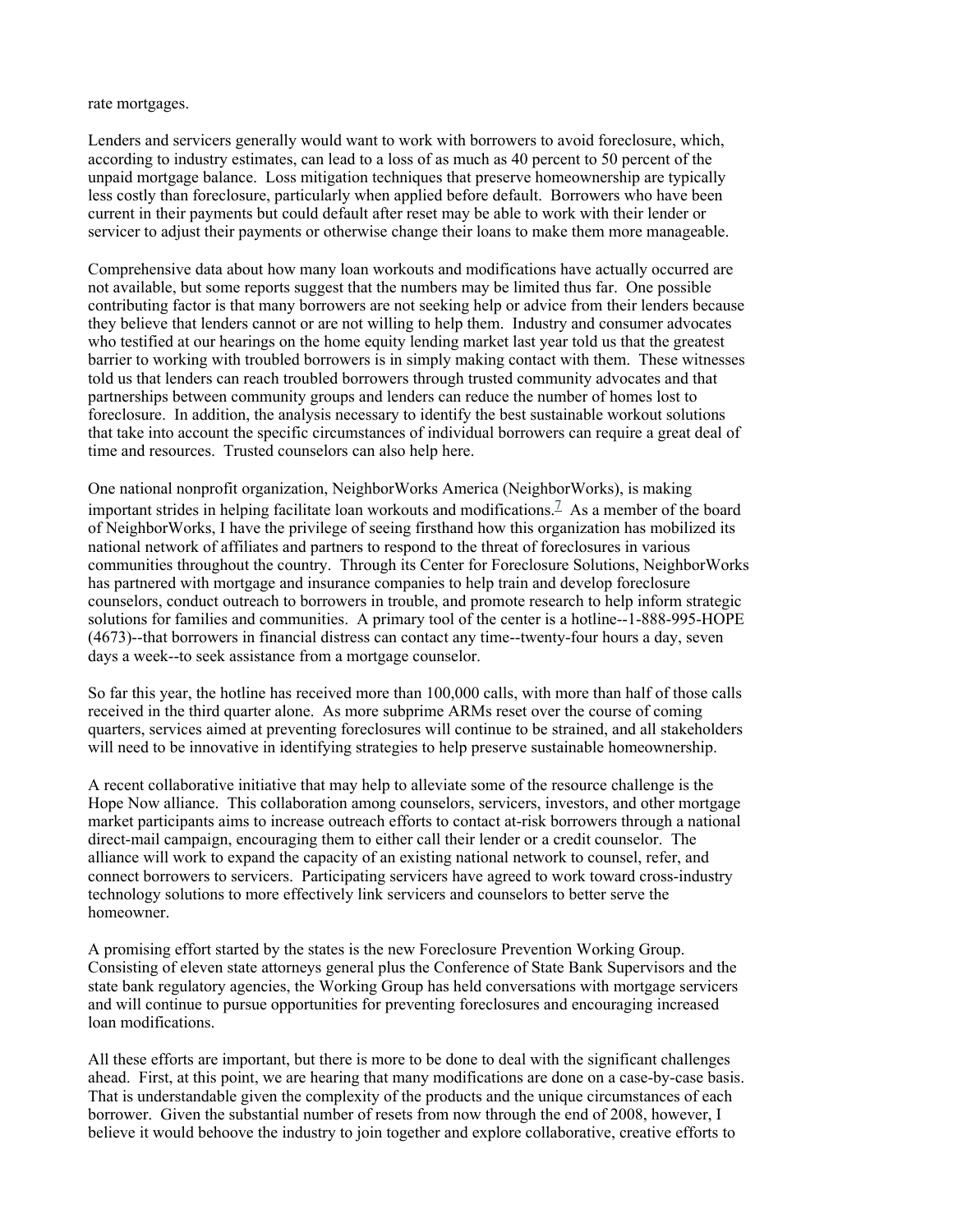develop prudent loan modification programs and other assistance to help large groups of borrowers systematically.

Second, I believe that modernization of programs administered by the Federal Housing Administration, which has considerable experience helping low- and moderate-income households obtain home financing, could also help avoid foreclosures. FHA modernization could give the agency the flexibility to work with private-sector lenders to expedite the refinancing of creditworthy subprime borrowers and to design products that improve affordability through such features as variable maturities or shared appreciation.

Third, we must pursue initiatives to prevent these problems from recurring, and the Federal Reserve is making strides in this direction. We are engaged in a rigorous review of the mortgage-related rules under Regulation Z, which implements the Truth in Lending Act (TILA), and we intend to issue proposals before the end of the year to ban several deceptive advertising practices and require important consumer disclosures earlier in the mortgage process to better enable consumers to compare and shop among loan products.

We also plan to issue proposed regulations under the Home Ownership and Equity Protection Act to address unfair or deceptive mortgage lending practices that would apply to subprime loans offered by all mortgage lenders. We will address some practices associated with subprime lending, such as prepayment penalties, failure to offer escrow accounts for taxes and insurance, stated-income and low-documentation lending, and the failure to give adequate consideration to a borrower's ability to repay. For example, as I mentioned earlier, failure to escrow for taxes and insurance can lead to a situation akin to payment shock for borrowers. It is a common practice for these payments to be escrowed in the prime markets, and I see no reason that escrows should not be standard practice in the subprime markets too.

All told, the spirit of innovation is essential to addressing the issue that is before us now as lenders, investors, regulators, community leaders, and borrowers. As stakeholders and beneficiaries of the mortgage market, we all share an interest in working together to implement solutions that maintain a robust, transparent credit environment that promotes access to responsible mortgage lending.

#### **Footnotes**

1. Seriously delinquent mortgages are more than ninety days in arrears or in foreclosure. Estimates are based on data from First American LoanPerformance. Return to text

2. Foreclosure estimates are based on data from the Mortgage Bankers Association, adjusted to reflect the limited coverage of the association's sample. Return to text

3. For a more comprehensive treatment of the causes and results of the failure of investors to exercise due diligence, refer to my recent speech to the Institute of International Bankers, in which I noted that the episode underscores the importance of the Russian proverb: "Trust but verify" (Randall S. Kroszner, 2007, "Recent Events in Financial Markets," speech delivered at the Institute of International Bankers Annual Breakfast Dialogue, October 22). Return to text

4. The estimates in this paragraph are based on analysis of loan-level data from LoanPerformance by Federal Reserve Board staff. Return to text

5. Robert B. Avery, Kenneth P. Brevoort, and Glenn B. Canner (2007), "The 2006 HMDA Data," *Federal Reserve Bulletin,* vol. 93. Return to text

6. Board of Governors of the Federal Reserve System (2007), "Working with Mortgage Borrowers," Division of Banking Supervision and Regulation, Supervision and Regulation Letter SR 07-6 (April 17); and "Statement on Loss Mitigation Strategies for Servicers of Residential Mortgages," Supervision and Regulation Letter SR 07-16 (September 5). Return to text